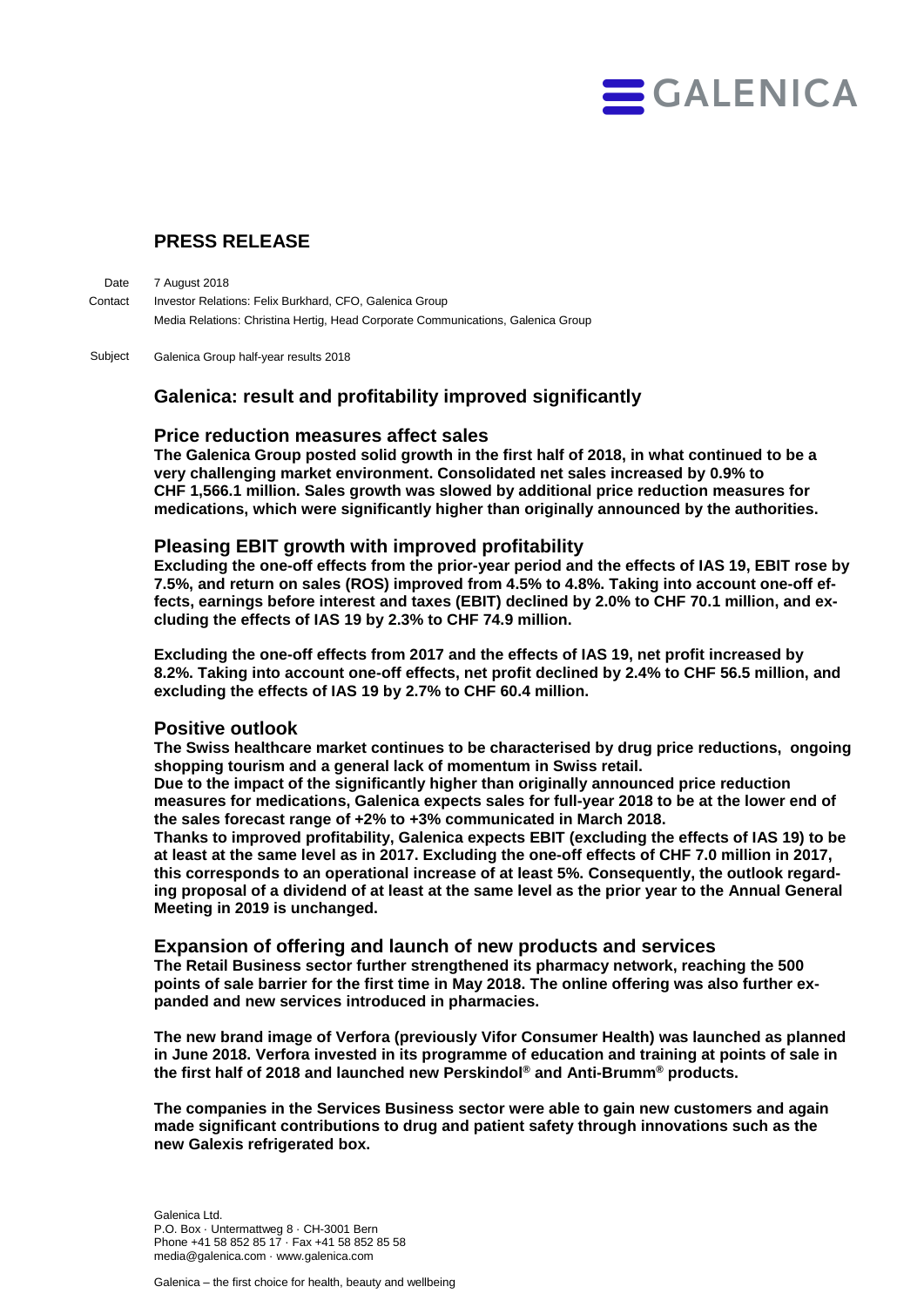### **Key figures for the Galenica Group, first half of 2018**

| (in million CHF)                   | 1 <sup>st</sup> half year | 1 <sup>st</sup> half year | Change   |
|------------------------------------|---------------------------|---------------------------|----------|
|                                    | 2018                      | 2017                      |          |
| Net sales $1$                      |                           |                           |          |
| Health & Beauty segment            | 745.7                     | 727.5                     | $+2.5%$  |
| Retail                             | 695.8                     | 678.1                     | $+2.6%$  |
| Products & Brands                  | 48.7                      | 48.7                      |          |
| Services segment                   | 1,177.1                   | 1,166.9                   | $+0.9%$  |
| Corporate and eliminations         | (356.7)                   | (342.0)                   |          |
|                                    |                           |                           |          |
| <b>Galenica Group</b>              | 1,566.1                   | 1,552.4                   | $+0.9%$  |
| <b>EBIT</b> adjusted <sup>2)</sup> |                           |                           |          |
| Health & Beauty segment            | 54.3                      | 49.5                      | $+9.5%$  |
| Services segment                   | 22.3                      | $28.7^{3}$                | $-22.1%$ |
| Corporate and eliminations         | (1.7)                     | (1.6)                     |          |
|                                    |                           |                           |          |
| <b>Galenica Group</b>              | 74.9                      | $76.6^{3}$                | $-2.3%$  |
| Net profit adjusted <sup>2)</sup>  | 60.4                      | 62.14                     | $-2.7%$  |

<sup>1)</sup> Sales figures for the prior-year period have been restated in line with the new IFRS 15 accounting standards, which came into effect on 1 January 2018.

<sup>2)</sup> Excluding the effects of IAS 19<br><sup>3)</sup> Including ane of effects of CUI

 $3)$  Including one-off effects of CHF 7.0 million

4) Including one-off effects of CHF 6.3 million

# **Galenica Group**

#### **Solid growth in a challenging market environment**

The Galenica Group increased consolidated net sales by 0.9% to CHF 1,566.1 million in the first half of 2018. Sales growth was slowed by additional price reduction measures for medications, which were significantly higher than originally announced by the authorities. The impact of the pleasing expansion effect of the Retail Business sector, consolidated at Group level, was also lower than expected because all pharmacies acquired were already supplied by Galexis before acquisition.

Excluding one-off effects from the prior-year period (CHF 7.0 million) that did not recur in the period under review (sale of rights of the medical practice software Triamed® and a non-operational building in Schönbühl), and excluding the effects of IAS 19, EBIT rose by 7.5%, and return on sales (ROS) improved from 4.5% to 4.8%. Taking into account one-off effects, earnings before interest and taxes (EBIT) declined by 2.0% to CHF 70.1 million, and excluding the effects of IAS 19 by 2.3% to CHF 74.9 million.

Excluding the one-off effects from 2017 (CHF 6.3 million) and the effects of IAS 19, net profit increased by 8.2%. Taking into account one-off effects, net profit declined by 2.4% to CHF 56.5 million, and excluding the effects of IAS 19 by 2.7% to CHF 60.4 million.

Investments totalled CHF 21.4 million (prior-year period: CHF 33.5 million including acquisition of the Merfen® and Vita-Merfen® brands) and were made, among other projects, in the new ERP system in the Services Business sector and the renovation and construction of pharmacies.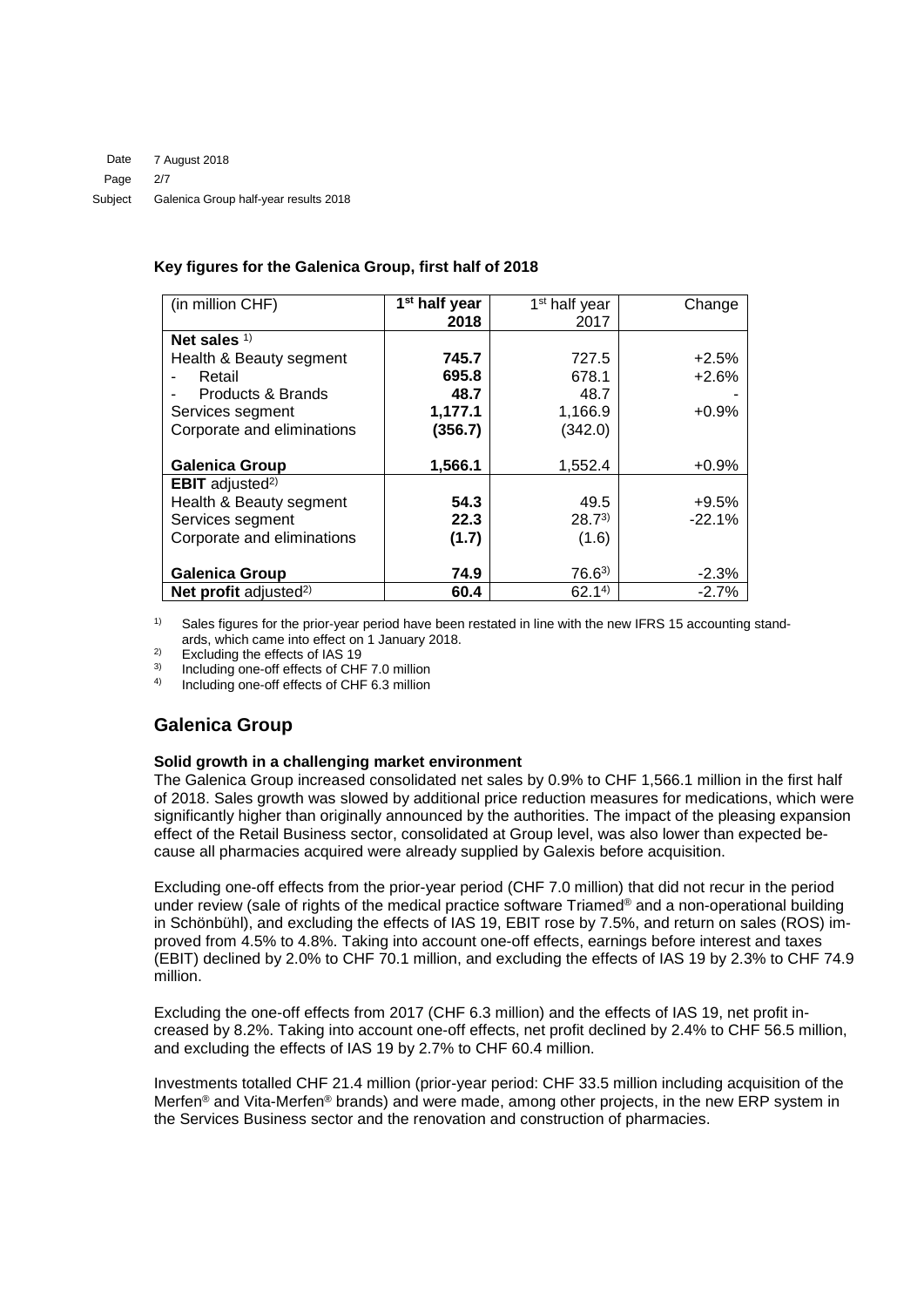7 August 2018 3/7 Galenica Group half-year results 2018 Date Page Subject

## **Positive outlook**

Due to the impact of the significantly higher than originally announced price reduction measures for medications, Galenica expects sales for full-year 2018 to be at the lower end of the sales forecast range of +2% to +3% communicated in March 2018.

Thanks to improved profitability, Galenica expects EBIT (excluding the effects of IAS 19) to be at least at the same level as in 2017. Excluding the one-off effects of CHF 7.0 million in 2017, this corresponds to an operational increase of at least 5%.

Consequently, the outlook regarding proposal of a dividend of at least at the same level as the prior year to the Annual General Meeting in 2019 is unchanged.

## **Health & Beauty segment**

In the first half of 2018, the Health & Beauty segment increased net sales by 2.5% to CHF 745.7 million, CHF 695.8 million of which was accounted for by the Retail Business sector and CHF 48.7 million by the Products & Brands Business sector. The operating result (EBIT) improved by 9.5% to CHF 54.3 million, while return on sales (ROS) rose markedly by 0.5 percentage points compared to the prioryear period to 7.3% (first half of 2017: 6.8%). This is an impressive result that demonstrates the further improvement in efficiency. Various measures and projects that were launched in recent years are now having a full effect on profitability. These include, for example, the switch to direct invoicing to health insurers, the consolidation of the central functions in the Retail Business sector and the continuing strengthening and optimisation of the pharmacy network.

Investments in the Health & Beauty segment in the first half of 2018 totalled CHF 5.4 million.

#### **Retail**

The Retail Business sector increased net sales in the first half of 2018 by 2.6% compared to the prioryear period to CHF 695.8 million (excluding Coop Vitality). By way of comparison, medication sales (Rx and OTC products) in the Swiss pharmacy market as a whole grew by 2.9% in the same period (IQVIA, first half of 2018, Swissmedic therapeutic products lists A, B, C, D). By contrast, sales of other products (non-medications) declined by 2.2% (IQVIA, personal, patient care and nutrition).

Nine pharmacies joined the own-pharmacy network in the first half of 2018, including seven acquisitions and two new openings. At the same time, three locations were removed as part of optimisation measures, meaning that Galenica managed 343 own pharmacies as of the end of June 2018. The expansion accounted for 1.0% net of the sales growth. On a comparable basis, sales increased by a total of 1.6%. Together with the Amavita and Winconcept partner pharmacies, the Galenica pharmacy network comprised 500 points of sale throughout Switzerland as of mid-2018. The sales performance of the Retail Business sector was slowed by the effect of federal price reduction measures as well as the market-wide decline in beauty products. Generic substitution, which is actively promoted by Galenica, also affected sales because of the lower drug prices. By contrast, the Retail Business sector posted good sales for the cold medicines due to the strong flu season.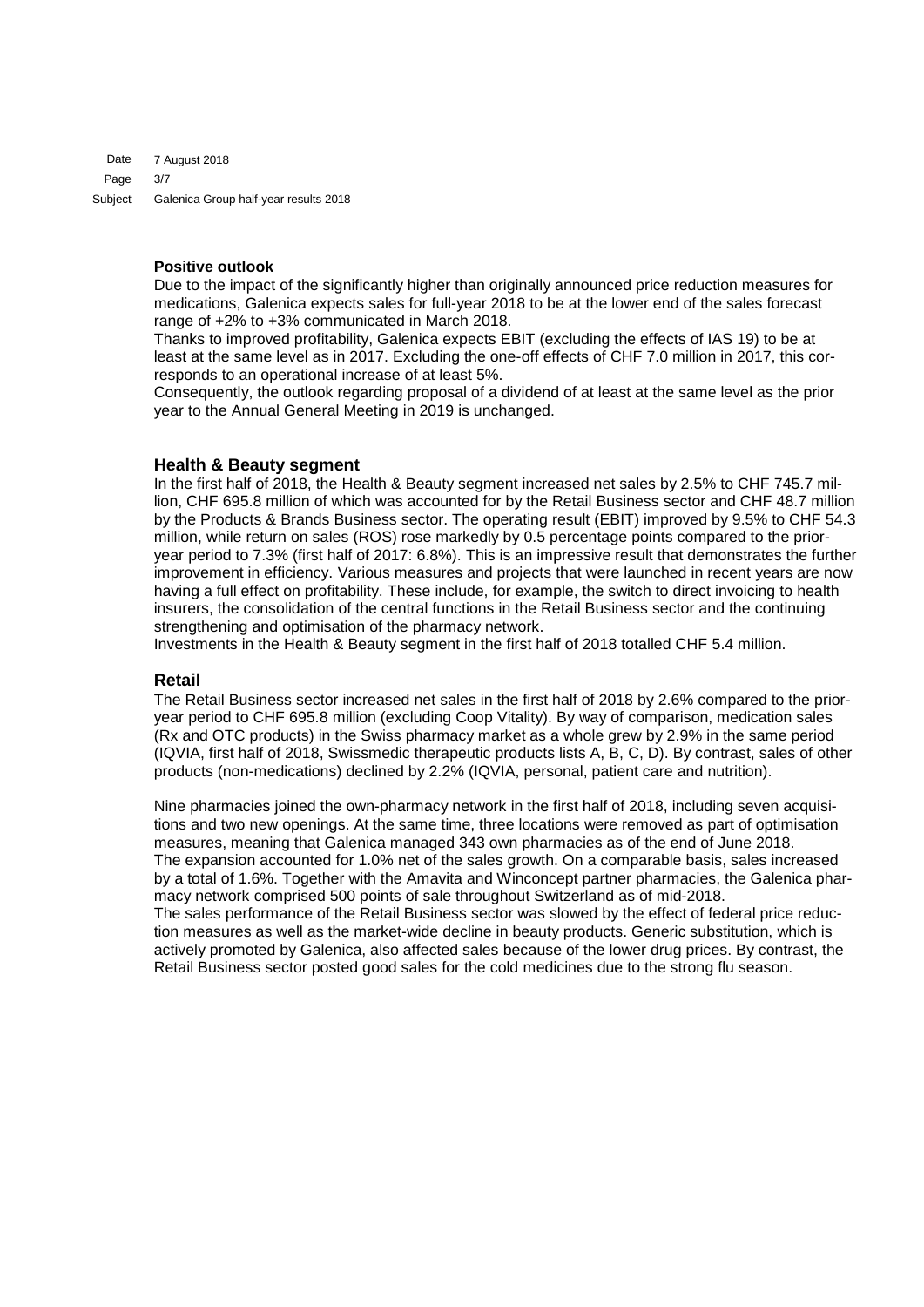7 August 2018 4/7 Galenica Group half-year results 2018 Date Page Subject

#### **Expansion of online offerings...**

The online ordering and pick up service Click & Collect introduced at Amavita, Sun Store and Coop Vitality in 2017 was progressively expanded with around 16,000 products available at the end of June 2018, more than half as many again as at the end of 2017. At the same time, the Retail Business sector strengthened its market position with respect to online sales and expanded its customer offering through the acquisition of Careproduct.

#### **... and services**

Winconcept, the Galenica service provider for independent pharmacies, not only launched a new website in the period under review, but also revised its customer magazine, which affiliated partner pharmacies can now personalise in order to strengthen their brand presence.

In the first half of 2018, Mediservice further strengthened its leading position as a service platform for the care and support of patients with chronic or rare illnesses, and with video nursing, it now also offers services in distance healthcare.

#### **Substitution with generics**

Amavita and Sun Store have introduced the Generics Check, whereby customers are personally advised about which of their medications can be replaced with generics. Galenica makes an active contribution to reducing healthcare costs evolution through generic substitution. On a comparable basis, sales of generics thus rose again in the first half of 2018 (+8.3%). The substitution rate for medications for which a generic is available and for which substitution is also possible increased from 68% to 70%.

#### **Products & Brands**

In the first half of 2018, the Products & Brands Business sector generated total sales of CHF 48.7 million, the same level as the prior year.

In the Swiss market, Products & Brands increased sales by a pleasing 3.7% to CHF 37.3 million. By comparison, the OTC market grew by 1.2% (IQVIA, first half of 2018) due to a strong flu season. The sales performance in Products & Brands was driven by the strong growth of OTC products, particularly Algifor® and Merfen®. Due to the change of name of Vifor Consumer Health to Verfora, which was implemented as planned in June, and in order to avoid packaging relabelling costs, wholesalers were supplied with large quantities of the products concerned in the second quarter of 2018. It is therefore expected that order volumes will be lower in the second half of the year These additional sales of OTC products were offset by lower sales of beauty products, however: the launch of new beauty brands and associated build-up of inventory led to one-off sales in the first half of 2017 that were not repeated in the first half of 2018.

In contrast to the performance in the Swiss market, export sales declined by 10.8% to CHF 11.3 million, which was attributable in particular to sales generated from the launch of Anti-Brumm® Sun in Germany and Austria in the first half of 2017.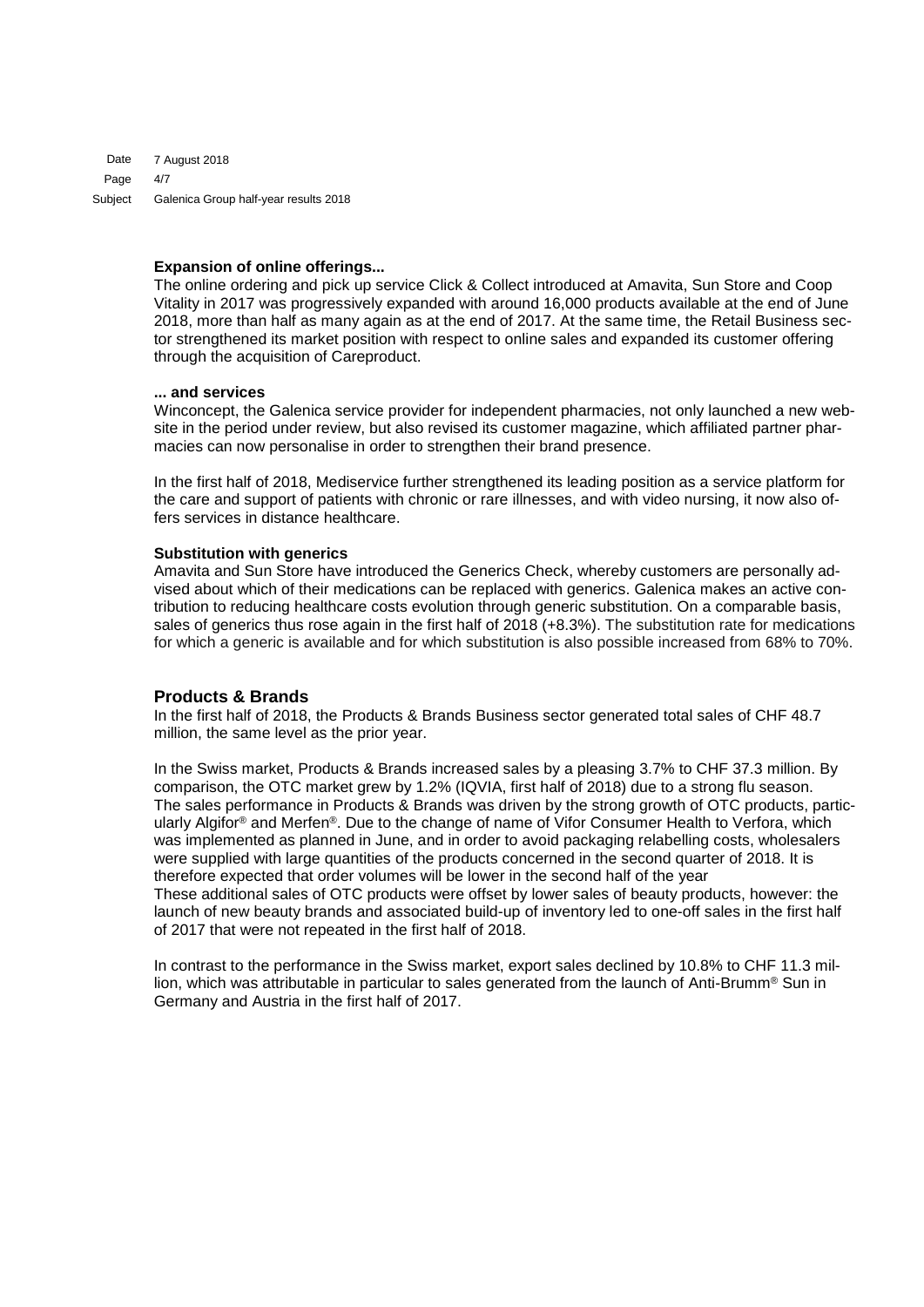7 August 2018 5/7 Galenica Group half-year results 2018 Date Page Subject

## **Strong OTC sales**

Due to the strong flu season, particularly marked in February and March 2018, as well as supply issues from competitors, the systemic pain relief market leader Algifor<sup>®</sup> performed very well and clearly exceeded OTC market growth. Algifor® Dolo Forte Liquid, a more concentrated liquid formula, was launched in the Swiss market. Triofan® maintained its strong market position as the number one nasal decongestant in Switzerland. Acquired by Galenica in 2017, the iconic Swiss wound treatment brand Merfen® performed well in the first half of 2018, giving Verfora leadership in the important "wound disinfection" Consumer Healthcare category.

#### **Further development of the portfolio**

Significant investments were made in the first half-year 2018 to continue the company's leading programme of education and training at points of sale, for instance with respect to the A-Derma skincare product line or the Adler Schüssler mineral salts. Verfora also introduced two new Perskindol® products: a convenient roll-on applicator and a bandage with a cooling effect. Furthermore, in May 2018, a child-friendly and highly effective Anti-Brumm® Kids formula was launched.

#### **Services segment**

The Services segment generated net sales of CHF 1,177.1 million in the first half of 2018, an increase of 0.9% compared to the prior-year period. This was achieved in an overall market whose growth (+3.6%, IQVIA, first half of 2018) was driven especially by the sales performance of hospitals (+6.5%, IQVIA, first half of 2018) as well as by high-priced special medications that are for the most part not supplied via wholesale but directly to specialist doctors (doctors: +2.4%, IQVIA, first half of 2018). At the same time, the federal price reduction measures, which were significantly higher than announced, and strong growth in generics also had an impact on the sales of Services.

The operating result (EBIT) declined by 22.1% to CHF 22.3 million due to one-off effects from the prior-year period totalling CHF 7.0 million that did not recur in the period under review (sale of rights of the medical practice software Triamed® and a non-operational building in Schönbühl). Excluding these one-off effects, EBIT rose by 2.8%.

Return on sales (ROS) was maintained at a high level of 1.9%. Investments in the first half of 2018 amounted to CHF 16.1 million and were used in particular to finance the new ERP software that is being rolled out progressively at Alloga and Galexis.

#### **New customers count on competence**

Galexis gained a new partner in the first half of 2018: The Japanese company Shiseido, which produces cosmetics for the specialist retail trade, is banking on Galexis expertise to handle inventory management, shipment preparation and dispatch for Switzerland. In Ticino, demand for logistics services from Unione Farmaceutica Distribuzione has also increased sharply, with the company growing faster than the market in the first half of 2018.

#### **Innovations for drug and patient safety**

Alloga put a third cold room into operation at its Burgdorf site in the first half of 2018, expanding internal capacity for the refrigerated storage of medications by around one third. At the same time, Galexis commissioned a new, optimised refrigerated box that guarantees the required temperature of transported goods for 30 hours instead of four.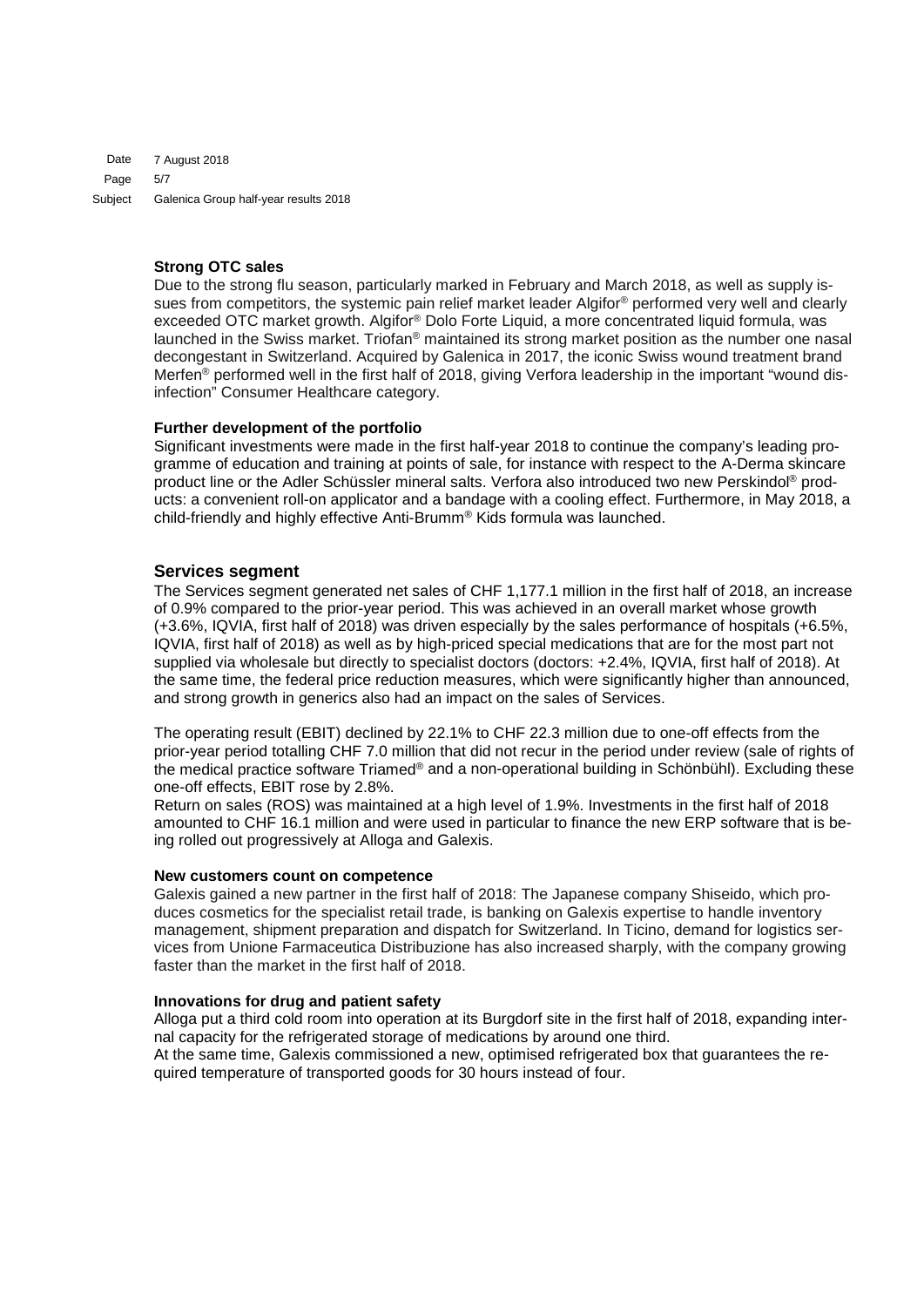7 August 2018 6/7 Galenica Group half-year results 2018 Date Page Subject

> The registration of E-medication solution Documedis® from HCI Solutions as a Class I medical device was confirmed by the Swiss Agency for Therapeutic Products, Swissmedic, in the first half of 2018. This means that hospitals in particular can now also use Documedis® as an officially recognised tool for the medication process.

These are all innovations through which the Galenica companies make significant contributions to drug and patient safety.

#### **Investments in improving efficiency and sustainability**

Initiated in 2017, the project to switch to a new ERP (enterprise resource planning) system is advancing according to plan, and a start with initial pilot customers is scheduled in early 2019. Over the course of 2018, Medifilm will roll out a new generation of blistering machines that will double the number of blistered units per hour. They are more precise than the current equipment and can produce sachets labelled in three languages.

The photovoltaic system on the roof of the Alloga building in Burgdorf is designed to provide an average of one megawatt of electricity and will go into operation by the end of 2018. With a surface area of some 10,000m<sup>2</sup>, it will be one of the largest systems in the region and demonstrates the Galenica Group's commitment to sustainable energy generation.

For further details, please see the Galenica Group half-year report 2018. The PDF version is available on the Galenica website:

[Download half-year report 2018](https://www.galenica.com/galenicaAssets/bin/en/publikationen/half-year-report-2018/galenica_hjb18_e.pdf)

#### **Live conference call and webcast**

Galenica will host a conference call and webcast today, Tuesday, 7 August 2018 at 2:00 p.m. CEST.

You can access the webcast directly via [this link](http://view-w.tv/936-1462-19950/en) or via the company website [www.galenica.com](http://www.galenica.com/) in the [Investors section.](https://www.galenica.com/en/investoren/investoren.php)

To actively participate in the conference call (the call will be held in English), please dial

- − Switzerland: +41 44 580 65 22
- Other European countries: +69 20 174 42 10
- − USA: + 18 77423 0830

The pass code for the live call is 76816083#

The webcast will be available from 6:00 p.m. CEST on 7 August 2018 for a period of three months at [www.galenica.com](http://www.galenica.com/) in the [Investors section.](https://www.galenica.com/en/investoren/investoren.php)